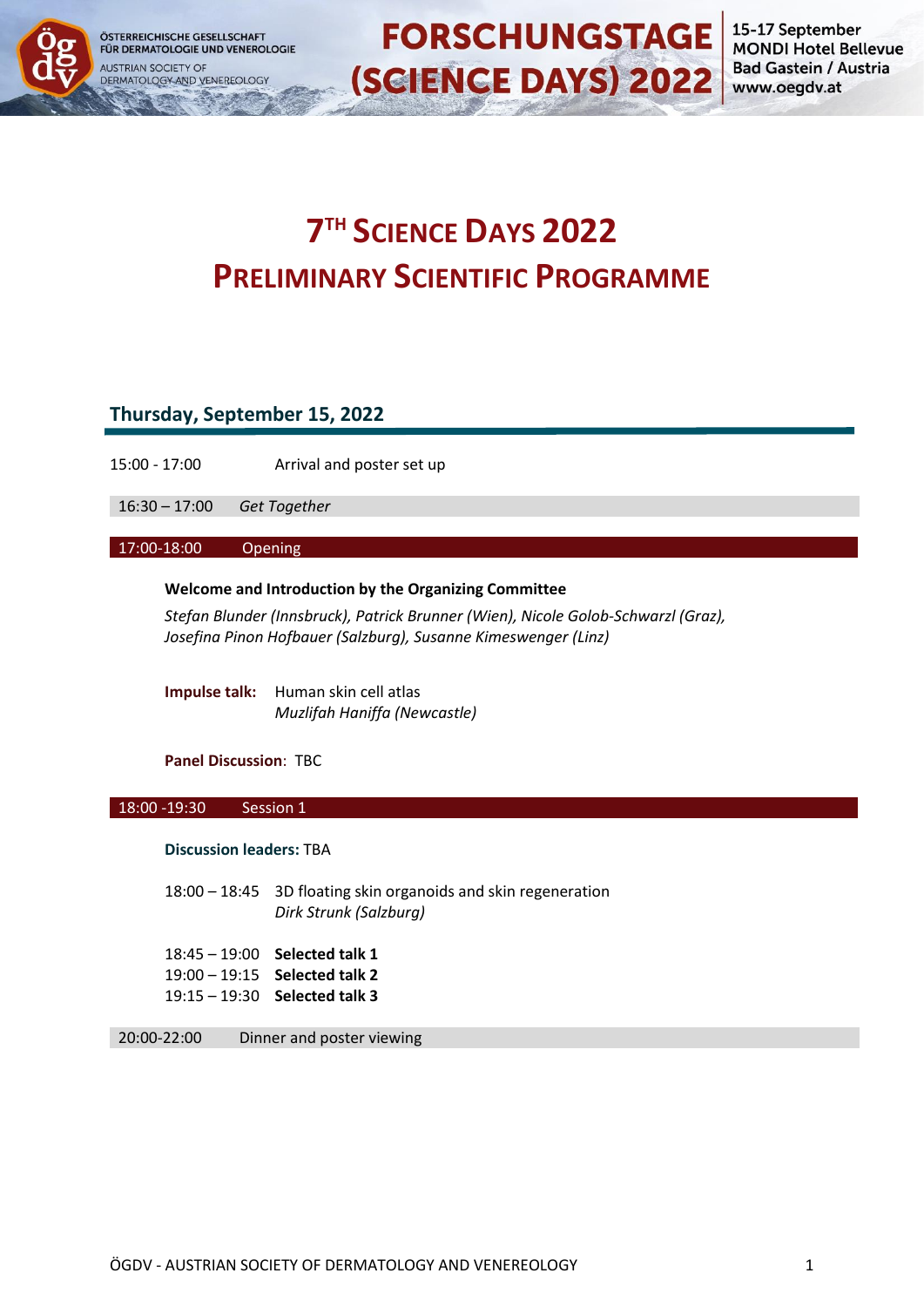

15-17 September **MONDI Hotel Bellevue Bad Gastein / Austria** www.oegdv.at

## **Friday, September 16, 2022**

#### 08:30 – 10:00 Session 2

## **Discussion leaders:** TBA

| $8:30 - 09:15$ | Multiplex cellular imaging in skin |
|----------------|------------------------------------|
|                | Charlotte Brüggen (Davos/Zurich)   |

| $9:15 - 9:30$  | Selected talk 4 |
|----------------|-----------------|
| $9:30 - 9:45$  | Selected talk 5 |
| $9:45 - 10:00$ | Selected talk 6 |

10:00 – 10:30 *Coffee break*

#### 10:30 – 11:45 Session 3

#### **Discussion leaders:** TBA

10:30 – 11:15 NMR-based metabolomics: what can it provide in dermatology and venerology? *Tobias Madl (Graz)*

**FORSCHUNGSTAGE** 

**(SCIENCE DAYS) 2022** 

11:15 – 11:30 **Selected talk 9**

11:30 – 11:45 **Selected talk 10**

## 11:45 – 15:30 Poster viewing

## 15:30 – 19:00 Session 4

#### **Discussion leaders:** TBA

15:30 – 16:15 Bioinformatics for precision oncology *Zlatko Trajanoski (Innsbruck)*

16:15 – 16:30 **Selected talk 11** 16:30 – 16:45 **Selected talk 12** 16:45 – 17:00 **Selected talk 13**

## 17:00 – 17:30 *Coffee break*

#### 15:30 – 19:00 Session 5

#### **Discussion leaders:** TBA

17:30 – 18:15 Human Immune Monitoring Coming of Age *Shai Shen-Orr (Haifa)*

18:15 – 18:30 **Selected talk 14** 18:30 – 18:45 **Selected talk 15** 18:45 – 19:00 **Selected talk 16**